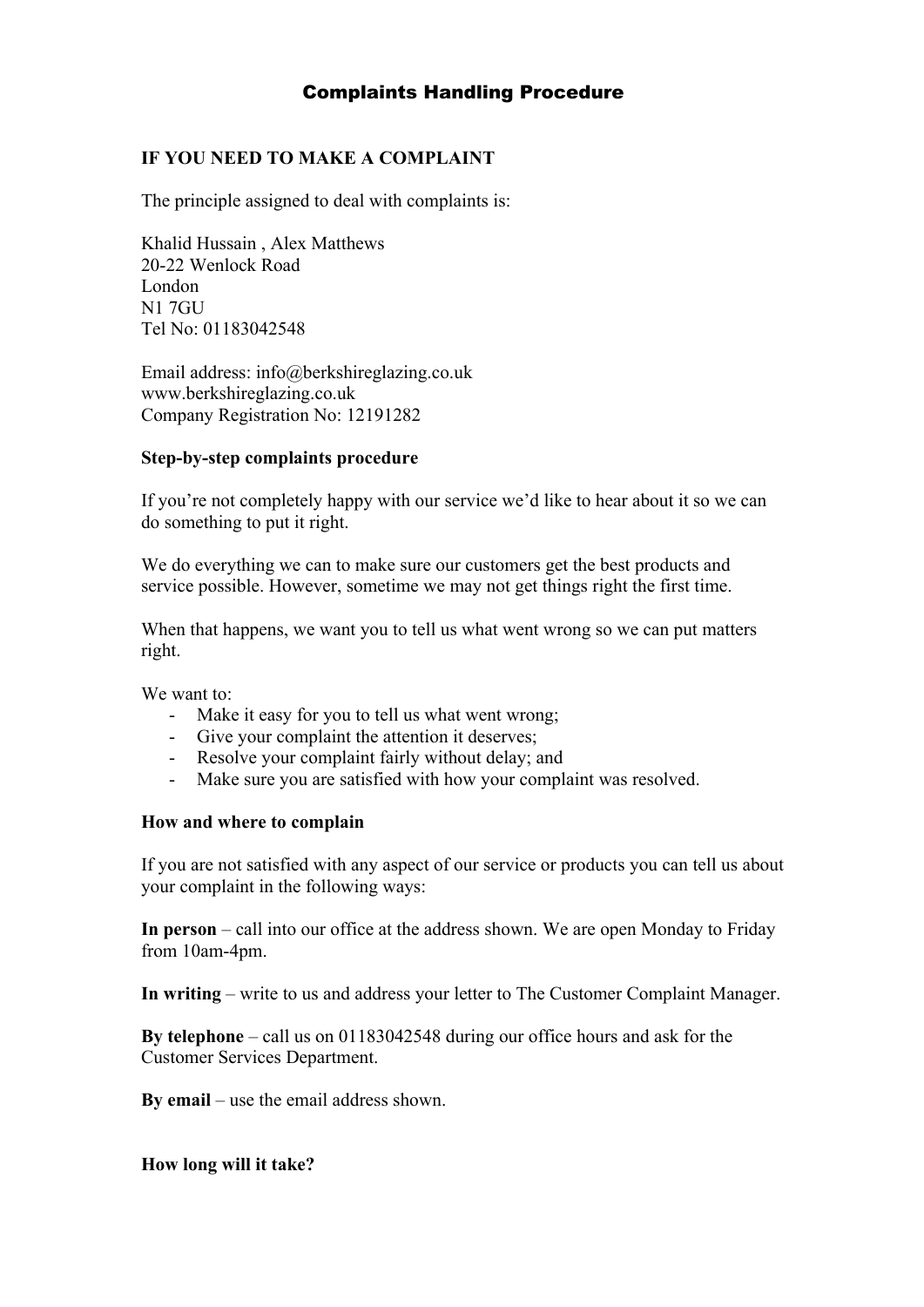# Complaints Handling Procedure

We aim to resolve your complaint straightaway but if we can't, then we will write to you within three business days to tell you:

- Why we have not resolved your complaint;
- Who is dealing with your complaint; and
- When we will contact you again.

We will aim to resolve your complaint quickly but it may take longer if it is complex.

We will keep you informed on a regular basis but if you need an update please call us on 01189042548 and ask to speak to the person handling your complaint.

### **If we cannot reach agreement with you?**

If we can't agree a solution with you within eight weeks, we will:

Send a letter giving our reasons for the delay and an indication of when we expect to provide a final decision.

OR

Issue our final decision letter which will explain our final position.

### **The Financial Ombudsman Service**

Our aim is to resolve all complaints internally. However, if after receiving our final decision letter, or if eight weeks have passed (this is sometimes referred to as the "eight-week rule"), you may have the right to refer your complaint to the Financial Ombudsman Service (FOS). The eight weeks start from the date a complaint is received anywhere in our business. Their contact details are shown below.

Please note: Only complaints relating to the sale of financial services should be referred to FOS.

### **Financial Ombudsman Service can be contacted in writing:**

Financial Ombudsman Service Exchange Tower London E14 9SR Tel: 0800 023 4567 (free for most people ringing from a fixed line) or 0300 123 9123 (cheaper for those calling using a mobile) or 44 20 7964 0500 (if calling from abroad) Email: complaint.info@financial-ombudsman.org.uk

Further information can be obtained from the Financial Ombudsman Service's website at www.financial-ombudsman.org.uk